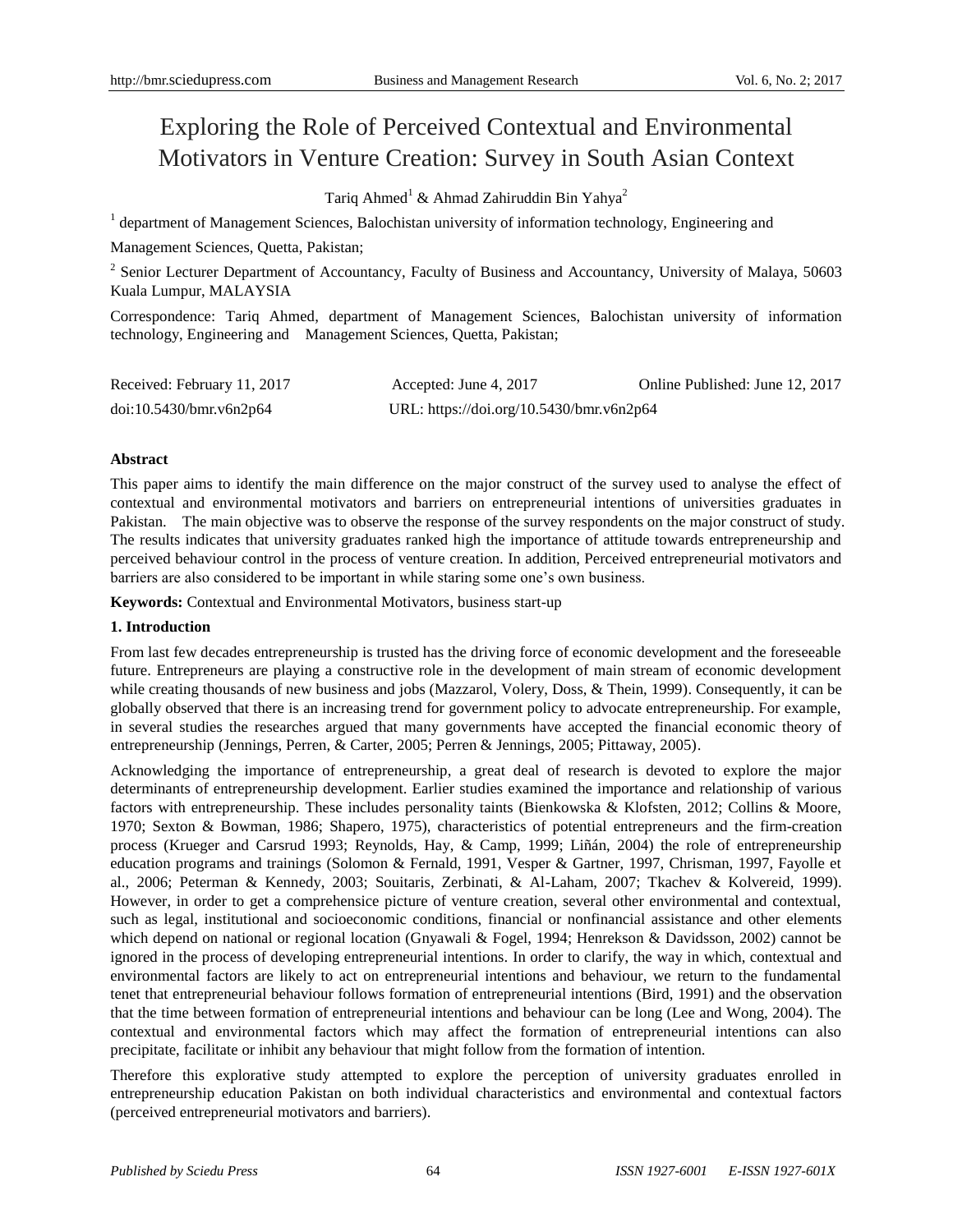## **2. Literature Review**

Several theories and models have been introduced in the entrepreneurship literature aiming to investigate the factors considered to be the foundation for the evaluation of entrepreneurial intentions and behaviors. However, the models which cultivate an understanding of the role of psychological variables in developing entrepreneurial intents are primarily guided by three models; [\(Shook, Priem, & McGee, 2003\)](#page-8-0): The Shapero (1982) model of the entrepreneurial event, the Ajzen (1987) theory of planned behaviour (TPB), and the Bird (1988) model of implementing entrepreneurial ideas. Among these models, the theory of planned behavior has acquired significant empirical support and is one of the most widely used psychological theories to explain intentions and predict human behavior (Kolvereid, 1996b).

## *2.1 Entrepreneurial Intention and Behavior*

In the context of understanding the emergence of venture, intentions are considered a vital component in the whole process. Intentions are the best predictor of any planned behavior. Entrepreneurial behavior, such as staring one's own business, is intentional [\(Krueger & Carsrud, 1993\)](#page-8-1). In this particular framework, intentions can be explained as a mindset moderating an individual's attitude and behaviors towards recognizing a certain intention and developing approaches and methods to achieve it (Bird, 1988). The ability of intentions to predict behaviours means that understanding the formation of entrepreneurial intentions also provides an insight into the new venture initiation process. Previous empirical studies have supported this model, finding a positively significant relationship between entrepreneurial intention and behaviour (Kolvereid, 1996b).

## *2.2 Attitude towards Entrepreneurial Intention*

In the domain of business start-ups and entrepreneurship, TPB proposes that three factors account for variations in entrepreneurial intention and can thus be used to predict intentions for entrepreneurial behaviour. These factors are: attitude towards entrepreneurial intention, subjective norms and perceived behaviour control.

There is general agreement the postulation that attitude towards an object is driven by beliefs about that object (Ajzen & Fishbein, 1980). In addition, attitude towards entrepreneurship refers to the enticement of the proposed behavior or the degree to which an individual carries a positive or negative personal appraisement about being an entrepreneur (Ajzen, 1991, 2002; Kolvereid, 1996b). In this scenario, it could be argued that attitude towards behavior is an important element pertaining to the perception of desirability that considerably affects entrepreneurial intention. Furthermore, a positive attitude towards entrepreneurship leads to a positive entrepreneurial intention. Thus, a positive attitude towards entrepreneurship indeed reveals that an individual is more inclined to start his/her own business (Kolvereid, 1996a).

The second motivational factor and antecedent in TPB is subjective norms (SN). Subjective norms refers to the referral groups in society; certain subjective norms measure perceived social pressure from parents, colleagues, friends (Ajzen, 1991) to perform a particular behavior. Moreover, subjective norms refers to the opinion of "reference people", either they would appreciate or denigrate the decision to become an entrepreneur (Ajzen, 2001).

Perceived behavioral control (PBC) is another antecedent of TPB, which is argued to be an important element of behavioral intention. Among the three elements of TPB, perceived behavioral control is considered an important factor that significantly explains behavioral intentions. Perceived behavioral control, to some extent, is similar to but not exactly the same as the self-efficacy of (Bandura, 1977, 1982) and refers to the perceived ability of an individual to perform a particular behavior such as starting a business (Kolvereid, 1996a). Consideration of the PBC element in the process of new firm creation lies in its predictive capacity, since the prime argument of PBC in relation to the new firm creation process is how an individual efficiently and effectively utilizes his/her capabilities and abilities to better control behavior along the way (Ajzen, 2002). In this context, the following element could be influenced by different internal and external factors.

Thus, if individuals have substantial beliefs about their capabilities, and better control of initiating and executing the required activities for starting and establishing a business and also efficiently managing the events that affect their lives, this will lead to firm entrepreneurial intentions (Aijzen, 2002).

## *2.3 The Impact of Contextual and Environmental Factors (Motivators and Barriers)*

The role of contextual and environmental factors, like legal, institutional and socioeconomic conditions, entrepreneurial and business skills, financial or nonfinancial assistance and other elements which depend on national or regional location (Gnyawali & Fogel, 1994; Henrekson & Davidsson, 2002) cannot be ignored in the process of developing entrepreneurial intention. Moreover, as [\(Pittaway & Cope, 2007\)](#page-8-2) and (Carayannis, Evans, & Hanson,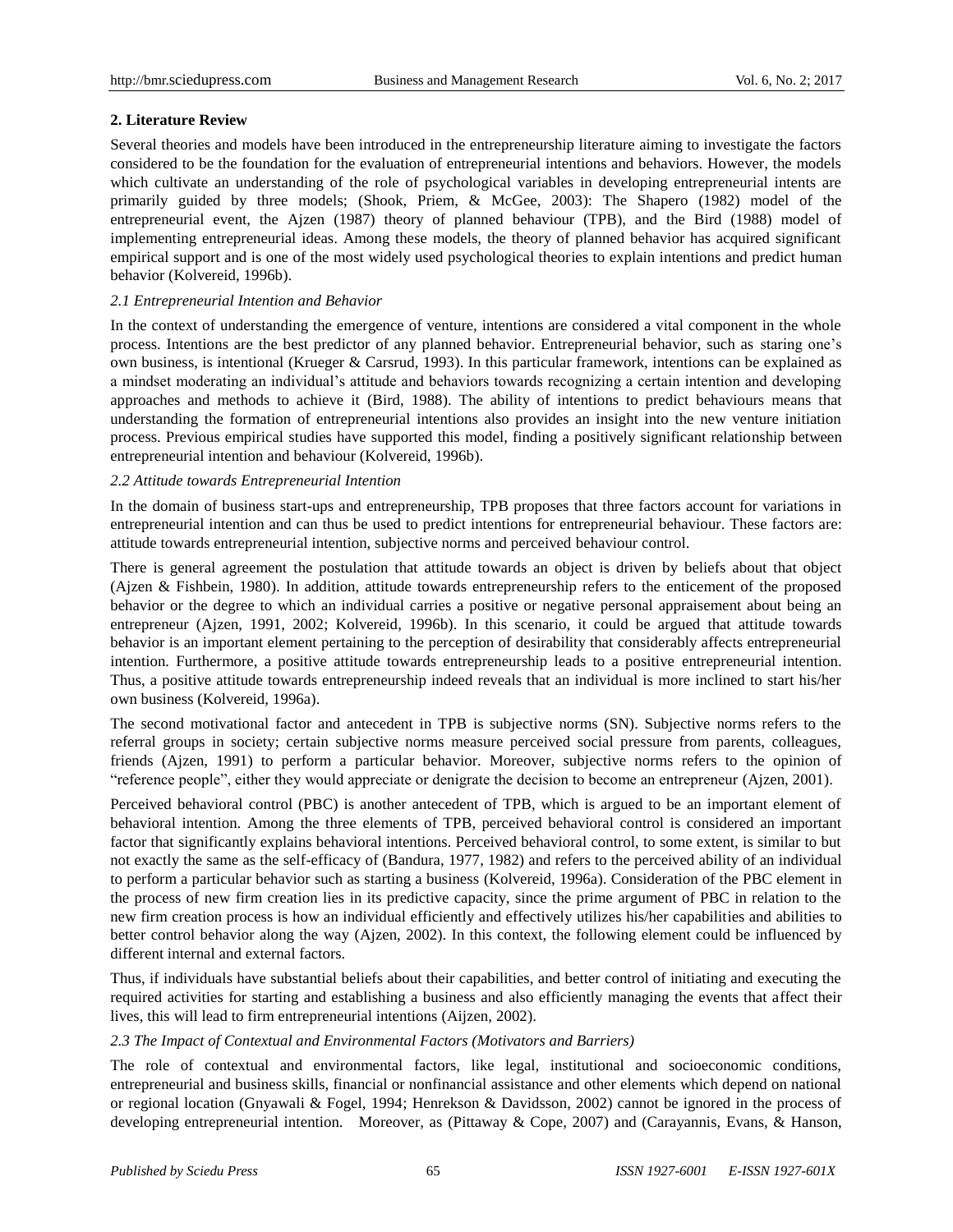2003) point out, intentionality is surrounded by several compulsory aspects, such as cultural expectations, barriers to business start-ups and the environment, thus, intentionality itself would be more or less influenced by perceived and real barriers to action and would be affected by the general enterprise infrastructure. In addition, if contextual and environmental factors are similar to personality traits and play a role as essential facilitators of entrepreneurial activities (Hisrich & Peters, 1995; Pennings, 1997), thus affecting the entrepreneurial decision process of entrepreneurs in their countries of origin, then it could be argued that these same be have an influencing effect on regulating attitude and also impact on their perceived behavioural control, entrepreneurial intention and behaviour [\(Watson, Hogarth-Scott, & Wilson, 1998\)](#page-8-3). Thus, contextual and environmental factors cannot be separated from physiological and demographical factors [\(Turker & Selcuk, 2009\)](#page-8-4) and this strongly suggests the need to consider not only temporal issues (Bird, 1991) but also the contextual and environmental factors which may precipitate, facilitate or inhibit entrepreneurial attitude, intentions and behaviour.

## **3. Methodology**

### *3.1 Procedures and Participants*

The data was collected from a population of final year university students enrolled in entrepreneurship education programs in Pakistan. Out of the 480 distributed survey questionnaires, we received 421 questionnaires, equivalent to an 87.7 per cent response rate. Upon scrutinizing the obtained data, only 317 useable survey questionnaires, equal to 72.5%, were found to be effective and considered sufficient to carry out analysis. Table 1 shows a summary of the data collection and response rate to the survey.

### **4. Results and Discussion**

### *4.1 Descriptive Statistics*

We begin the statistical analysis with descriptive statistics as shown in Table 1. The composite constructs are included in the descriptive analysis. The results in Table 1 reveal the mean score and standard deviation of six major constructs in the study. It is evident from Table 4.1 that attitude towards entrepreneurship behaviour has a mean score of 4.73 with a standard deviation of 0.46. The reported mean score implies that survey participants perceive attitude towards entrepreneurship behaviour to be one of the important factors in entrepreneurial behavioural intention. Table 1 further reports the mean and standard deviation scores of subjective norms (mean=3.18, SD=0.86), perceived behaviour control (mean=3.44, SD=0.78) and entrepreneurial intention (mean=3.72, SD=0.78). Similarly, Table 1 indicates the mean score and standard deviation of perceived entrepreneurial motivators (mean=3.93, SD=0.28) and perceived entrepreneurial barriers (mean=3.59, SD=0.34).

| N <sub>0</sub> | <b>Variables</b>                     | <b>Mean Score</b> | <b>SD</b> |
|----------------|--------------------------------------|-------------------|-----------|
|                | Attitude towards Behavior            | 4.73              | 0.46      |
|                | Subjective Norms                     | 3.18              | 0.86      |
|                | Perceived Behavior Control           | 3.44              | 0.78      |
|                | <b>Entrepreneurial Intentions</b>    | 3.72              | 0.76      |
|                | Perceived Entrepreneurial Motivators | 3.93              | 0.28      |
| 6              | Perceived Entrepreneurial Barriers   | 3.59              | 0.34      |

Table 1. Descriptive Statistics

## *4.2 Survey Results*

The survey results draw on six key components of entrepreneurship theory and practices and contextual and environmental motivators and barriers. First, this survey reports graduate students perceived attitude towards the entrepreneurship. The graduate perceived attitude towards entrepreneurship leans on important economic and personal characteristics of the surveys subject. Such economic and personal characteristics of the graduates assist them in building their attitude and hence strong intentions towards business start-up. These economic and personal qualities of graduates include self-realization concerning the economic opportunities, unleashing their business potentials, embracing new challenges, low preference to be an employee, and having authority to make quick decisions. The results reported in the Table 2 suggest that, graduate students are largely inclined towards in starting their own business given the creative abilities, self-realization, fore-sighting the potentials in economic opportunities and are willing to accept challenges for venture creation. Comparatively, graduate students prefer more the power of making decisions and self-realization of their potentials for business start-up as compared to other key factor such as creativity, economic opportunity and tangible benefits of venture creation.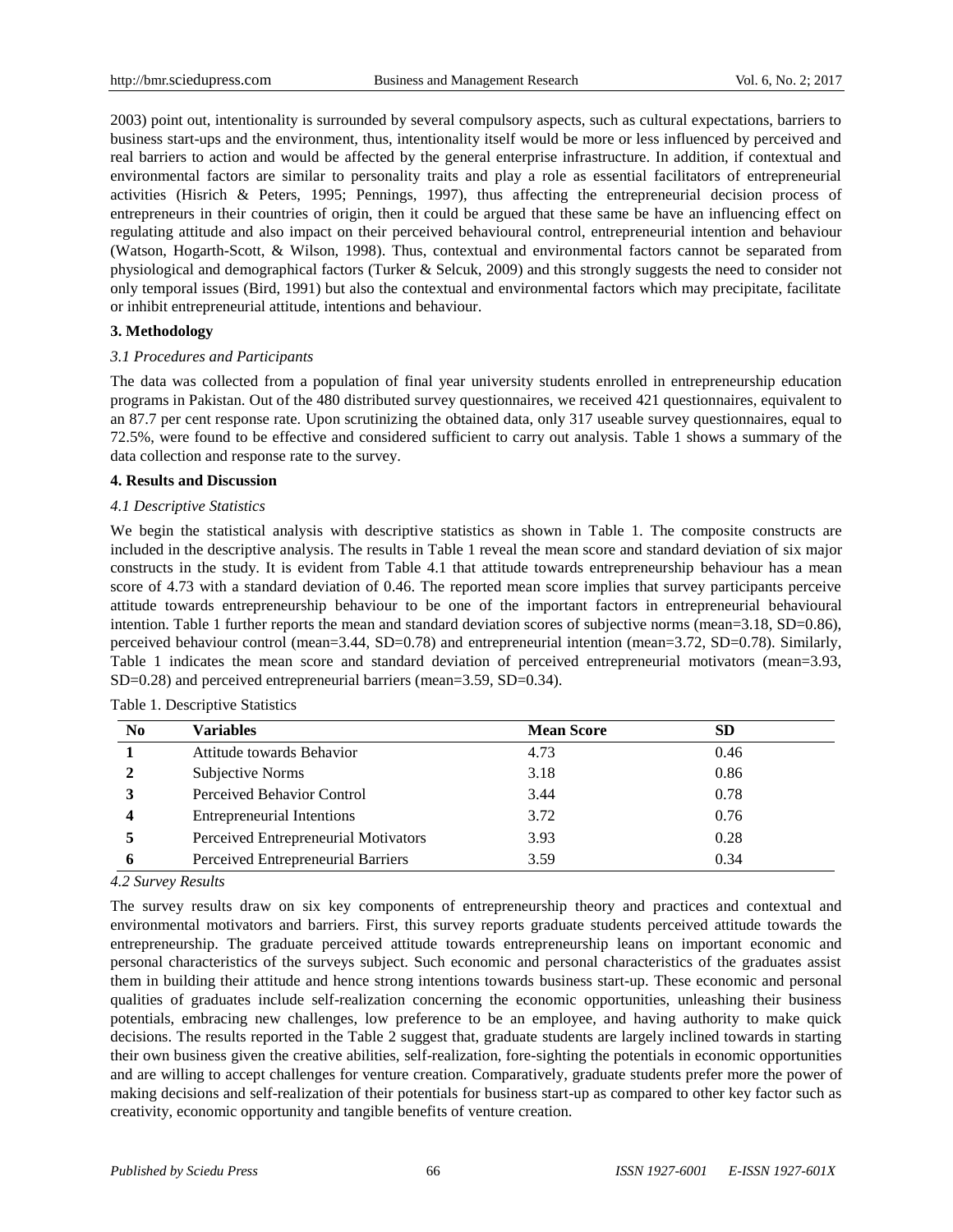#### Table 2. Students' scores on the scales of Attitude toward Entrepreneurship

| <b>Items</b>                                                   | M    | <b>SD</b> |      |
|----------------------------------------------------------------|------|-----------|------|
| I would like to know about my abilities (self-realization)     | 4.48 | 0.47      | 0.22 |
| I would like to make use of my creativity                      | 4.14 | 0.73      | 0.54 |
| I would to take the advantage of Economic opportunity          | 4.18 | 0.67      | 0.45 |
| I would like a large share of my salary to be based on results | 4.08 | 0.63      | 0.40 |
| I would like to have a challenging job                         | 4.15 | 0.71      | 0.50 |
| I would like to have power in making my decisions              | 4.61 | 0.46      | 0.22 |

Secondly, the survey of this study reports the response of subjective norms measure of the graduates. The graduates social norms is about perceived social pressure from family, friends and significnant others (Fishbein & Ajzen, 2010). This point out to the perception of "reference people" may or may not motivate an individual to become entrepreneur. Although, the literature of entrepreneurship indicates a week contribution in the evolution of entrepreneurial intentions and to perform the entrepreneurial behaviour for individuals with strong locus of control, however, subjective norms is major determent of theory of planned behaviour and can be not be ignored in the process of examining and developing of entrepreneurial intentions. The results in Table 3 recommended that the participants of this survey are more concern to the perception of their family members and colleagues in starting their own business as compare to the perceptions of their friends.

Table 3. Students' scores on the scale of Subjective Norms N= (317)

| Items                                                                                           | M    | SD   |      |
|-------------------------------------------------------------------------------------------------|------|------|------|
| My closest family members think that I should pursue starting my own business                   | 3.45 | 0.96 | 0.92 |
| My closest friends think that I should pursue starting my own business                          | 3.1  | 1.15 | 1.33 |
| My colleagues and people important to me think that I should pursue starting my own<br>business | 3.29 | 0.93 | 0.87 |

### **Note**: *M= (mean), SD= standard deviation and V= Variance*

In the literature of entrepreneurship development, perceived behaviour control (PBC) in the process of venture creation receives a significant importance because of its high predictive capacity of entrepreneurial intentions. PBC refers to the perceived ease or difficulty of performing any particular belabour. In fact, perceived and actual personal inadequacies and external barriers interfere with the ability to perform a given behaviour and consequently with the perception of control that on has over the action and outcomes of the behaviour. The survey respondents (university graduates) were asked on perception of their ability and the impact of external factors in the business start-up. The results in Table 4 suggest that, the graduates are strongly believed on their ability to become entrepreneurs and sustain their business. However, the mean (3.51), in Table 4, which is more bend towards a response's scale of *(to moderate extant),* indicates uncertainty of graduates' control over the obstacle in the external environment.

Table 4. Students' scores on the scale Perceived behaviour control  $N = (317)$ 

| <b>Items</b>                                                                                                          | M    | SD   | V    |
|-----------------------------------------------------------------------------------------------------------------------|------|------|------|
| It would be easy for me to become an entrepreneur                                                                     | 3.46 | 0.98 | 0.96 |
| I believe that the number of events outside my control which could prevent me from being<br>self-employed is numerous | 3.51 | 1.03 | 1.06 |
| I am confident that I have the ability to successfully become entrepreneur                                            | 4.05 | 0.71 | 0.51 |
| I am confident that if I start a business, the failure chances will be very low                                       | 3.70 | 0.98 | 0.96 |

**Note**: *M= (mean), SD= standard deviation and V= Variance*

In past, several scholarly communications suggested that intentions have strong ability to predict behaviours. This study reports the response of entrepreneurial intentions of the graduates. Most of the items are direct question in nature. The perception of the graduates reported in Table 5 suggested these graduates are highly motivated and determinant to start their own business and live their life as an entrepreneur.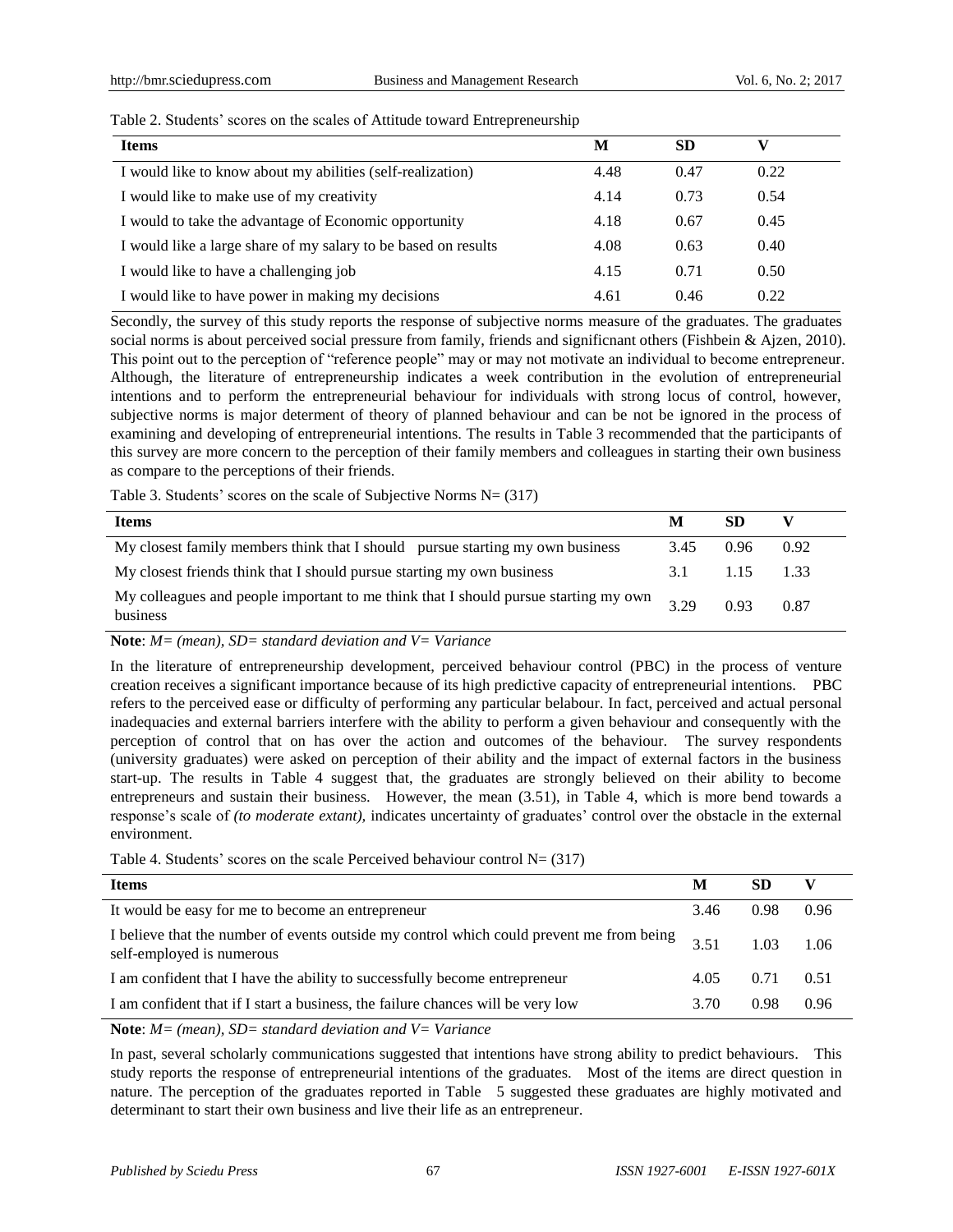| Table 5. Students Scores on the searc Emergenemental intentions $\mathbf{N} = (317)$<br><b>Items</b> | M    | <b>SD</b> |      |  |
|------------------------------------------------------------------------------------------------------|------|-----------|------|--|
| My professional goal is to become an entrepreneur                                                    | 3.95 | 0.67      | .443 |  |
| I will make every effort to start and run my own firm                                                | 4.04 | 0.68      | .466 |  |
| I am determined to create a firm in the future                                                       | 4.07 | 0.70      | .490 |  |
| I have very seriously thought of starting a firm                                                     | 3.96 | 0.70      | .487 |  |

Table 5. Students' scores on the scale Entrepreneurial intentions N= (317)

**Note**: *M= (mean), SD= standard deviation and V= Variance*

This survey next presents the findings of entrepreneurial motivators by drawing upon three key parameters namely intrinsic rewards, extrinsic rewards and perceived entrepreneurial support. Since assessing the entrepreneurial motivation is considered a first step in business start-up, several individuals are take interest in business start-up as they see business ownership as an appealing career. In this survey, results suggest that changing him/herself, realizing a dream and, capitalize the inner potentials one have are considered key extrinsic rewards which pull these individuals to setup a venture.

Perceived entrepreneurial support is yet another crucial factor that adds to the perceived entrepreneurial motivation. Perceived motivational support is largely revolving around, how individuals see the positive image of entrepreneurs in the society. The positive image of entrepreneurs in the society is indeed appealing to business starters, though it is more in contextual in nature. The individuals surveyed in this research also suggest they degree of agreement towards to the availability of consultant and service support, which can help them in setting the start-up. In the South Asian context, these kinds of entrepreneurial motivators are of utmost important particular where entrepreneurship trainings and education are not imparted, and getting a reliable advice from the experts and the initial service thereon are much helpful in sustaining the ventures in the long run.

Next, the respondents of the survey rate creative atmosphere and entrepreneurial development initiatives within the educational institutions highly important that also play a pivotal role in perceived entrepreneurial motivators in providing new ideas for business start-ups. Survey respondents perceive a critical role of imparting entrepreneurial educations in motivating individuals for starting their own business, fostering entrepreneurial mindset, behaviour and skills which suggest more embedding of entrepreneurship strategy in educational institutes to uplift the entrepreneurial mindset. For such strategy, they perceive university-industry collaboration is an important factor.

The survey respondents conveyed variety of intrinsic factors that they considered as perceived entrepreneurial motivators. For instance, they feel that starting business let you get monetary compensation based on merit, provides you a comfortable retirement plan, personal saving, family circumstances, getting status out of being entrepreneur are indeed the tipping point which are appealing university graduates to start their own venture. Although it is difficult to established a pattern of relativity among these intrinsic motivators, statistically comfortable retirement plan, choice of location of the potential entrepreneur, follow someone a potential entrepreneur admire more are perceived more by the survey respondents as compared to other factors.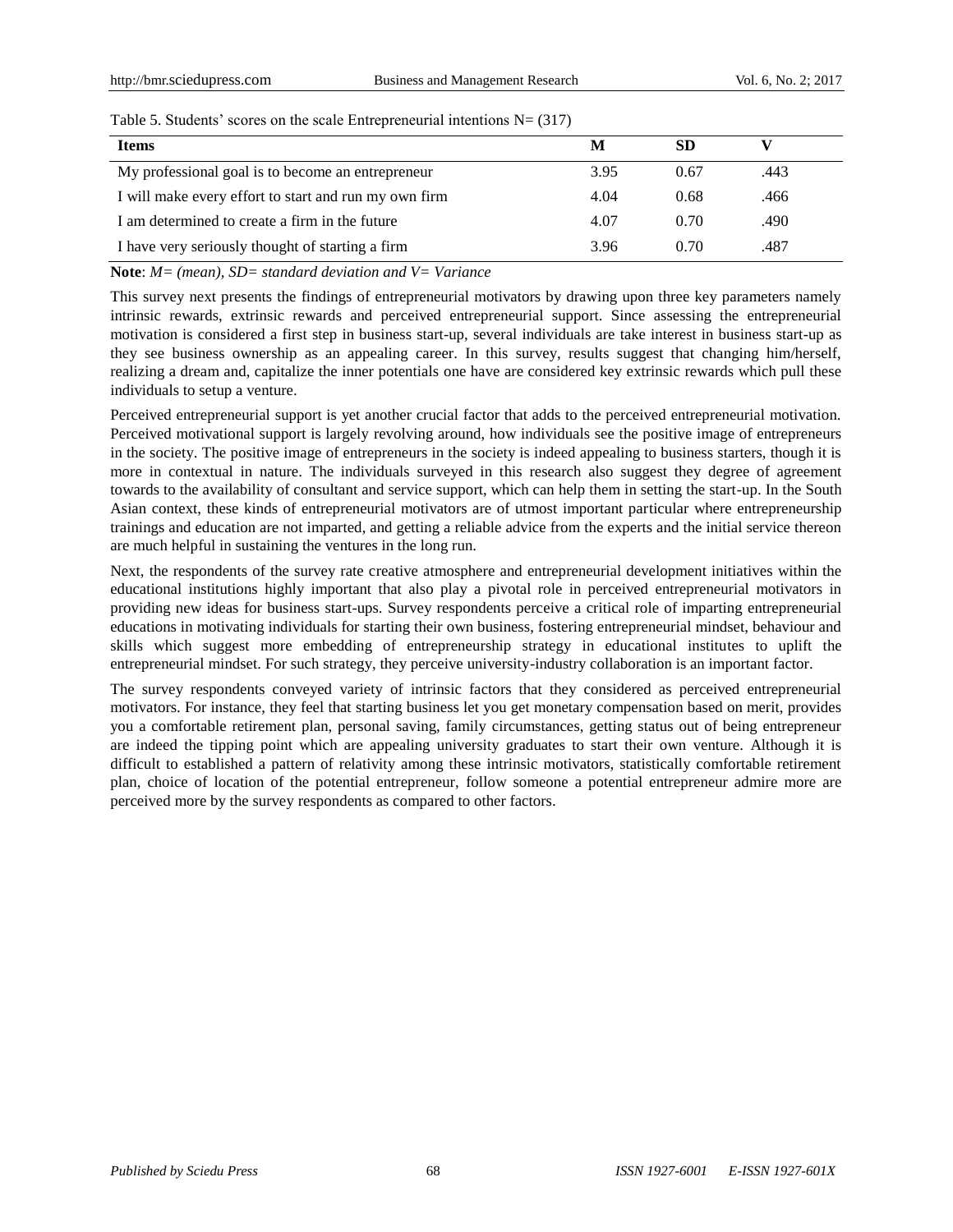Table 6. Students' scores on the scale Perceived Entrepreneurial Motivators (N-317)

| <b>Original Item</b>                                                                           | M    | <b>SD</b> | $\mathbf{V}$   |
|------------------------------------------------------------------------------------------------|------|-----------|----------------|
| <b>Extrinsic Reward</b>                                                                        |      |           |                |
| To change your self                                                                            | 3.29 | 1.51      | 2.28           |
| To realize your dream                                                                          | 3.23 | 1.65      | 2.72           |
| To take advantage of your creative talents                                                     | 3.28 | 1.69      | 2.86           |
| Perceived entrepreneurial support                                                              |      |           |                |
| Entrepreneurs have a positive image in your society                                            | 3.21 | 1.72      | 2.94           |
| Consultant and service support for new companies are available                                 | 3.28 | 3.44      | 1.87           |
| The creative atmosphere in your university inspires you to develop ideas for new<br>businesses | 3.27 | 1.72      | 2.97           |
| Entrepreneurial development institutes in Pakistan motivate you to start your own<br>business  | 3.61 | 1.42      | $\overline{2}$ |
| The unnerving markets prompt you to start a business                                           | 3.3  | 1.68      | 2.82           |
| University and industry collaboration inspire you to develop ideas for new<br>businesses       | 3.27 | 1.48      | 2.19           |
| <b>Intrinsic Reward</b>                                                                        |      |           |                |
| To receive a salary based on merit                                                             | 3.08 | 1.68      | 2.82           |
| To provide a comfortable retirement                                                            | 3.21 | 1.47      | 2.15           |
| To work at a location of your choice                                                           | 3.36 | 1.55      | 2.4            |
| The need for a job                                                                             | 3.08 | 1.53      | 2.33           |
| To invest your personal saving                                                                 | 2.97 | 1.52      | 2.32           |
| To increase your status/prestige                                                               | 3.04 | 1.68      | 2.82           |
| To follow the example of a person you admire                                                   | 3.44 | 1.33      | 1.78           |
| To maintain a family tradition                                                                 | 2.93 | 1.46      | 2.15           |

**Note**: *M= (mean), SD= standard deviation and V= Variance*

We next report the perceptions of potential graduate entrepreneurs on the legal and regulatory environment that is broadly categorized as external environmental factors in the entrepreneurship literature. The results suggest that, survey respondents convey bit of disappointment on the role of legal and environment. In particular, support of government agencies in assisting the new venture receives lowest average score. In addition, government assistance in sanctioning government contracts for new and small business also receive lows score, which serve important implication and area of concern of the new business entrepreneurs.

We next considered several other external environmental factors to gauge the perception of graduates. For instance, hard realities emerged in the literature is important environmental factor which encompasses bad economic factors, greater risk perceived after venture is established, and failure uncertainty. These three factors provide psychological strength or weakness to the potential business starter, and too that depends on how these three factors are considered during or before starting a venture. The perceptions conveyed by the survey respondents in this research suggest that, they are largely indifferent about these factors. Comparatively, they perceive risk involved in the venture as an important factor as compared bad economic condition and failure uncertainty. Similarly concerning the lack of resources, only sound marketing skills and finding a right partner to share a venture with the potential entrepreneur appeared to be major external environmental factors that are creating hindrance in their startups.

Next, in this survey we attempted to explore the notion of the graduates on complaint cost, this factor is considered an important element in the process of evaluation entrepreneurship. Since compliment cost is encircle the factors which are indeed highly related with venture creation both at the initial level and for sustaining of successful business. These include, obedience of the regulations, taxes and fee and labour. They survey respondents moderately reported the importance of the taxes and labour in the process of venture creation.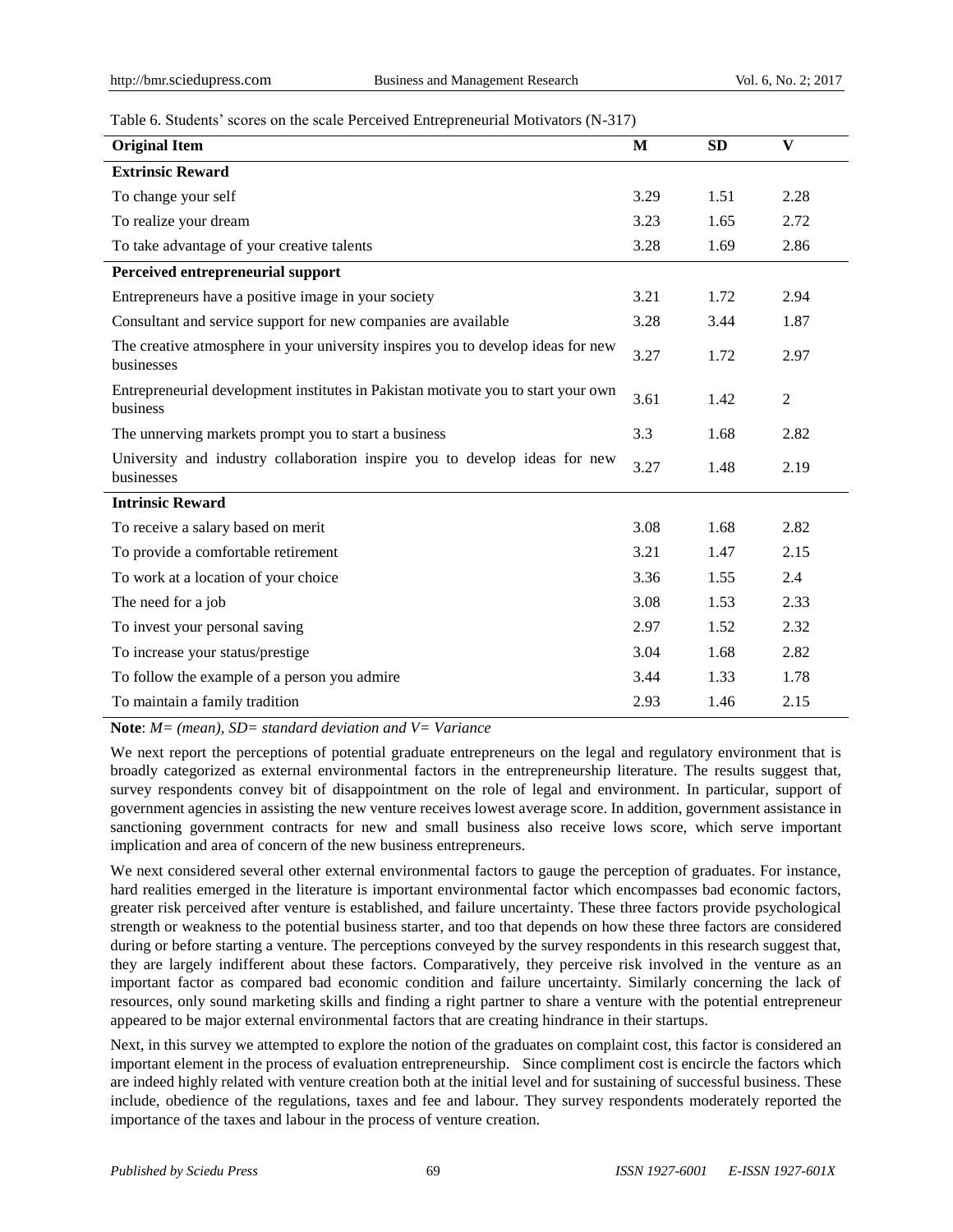Beside other major environmental barriers the graduates were also asked on their perception about other complementary factors of venture creation. The graduates reported uncertainly on the success of business and also anxiety on strength and potential of business idea. Comparatively they perceive the social support as an important factor in the process of venture creation.

Finally, we ask the survey respondents on financing of business, which in fact is considered among the most important factor in the saturating someone's business. The graduates of this ranked high the unavailability of financial support from the family and friends as compare to their own saving and obtaining finance from other sources. Generally, financial support from the immediate family is considered to be the important factor in the process of venture creation.

Table 7. Students' scores on the scale Perceived Entrepreneurial Motivators (N-317)

| <b>Items</b>                                                                                     | M    | <b>SD</b> | $\mathbf V$ |
|--------------------------------------------------------------------------------------------------|------|-----------|-------------|
| <b>Legal and Regulatory Environment</b>                                                          |      |           |             |
| Government organizations do not assist individuals starting their own businesses                 | 3.15 | 1.60      | 2.55        |
| Government supports government contracts for new and small businesses                            | 2.86 | 1.51      | 2.27        |
| Local and national government have no special support for individuals starting a new<br>business | 3.30 | 1.39      | 1.94        |
| Government does not sponsor organizations that help new businesses develop                       | 3.25 | 1.33      | 1.78        |
| <b>Hard reality</b>                                                                              |      |           |             |
| Bad economic factors                                                                             | 3.42 | 1.23      | 1.50        |
| Risk greater than initially expected                                                             | 3.65 | 1.17      | 1.36        |
| The uncertainty of failure                                                                       | 3.18 | 1.56      | 2.43        |
| <b>Lack of skills or resources</b>                                                               |      |           |             |
| Lack of marketing skills                                                                         | 3.18 | 1.54      | 2.36        |
| Lack of managerial or financial expertise                                                        | 2.55 | 1.56      | 2.43        |
| Lack of info about business start-ups                                                            | 2.80 | 1.48      | 2.20        |
| Finding the right partner                                                                        | 3.12 | 1.27      | 1.61        |
| <b>Complaint cost</b>                                                                            |      |           |             |
| Compliance with government regulations                                                           | 3.15 | 1.33      | 1.77        |
| High taxes and fees                                                                              | 3.38 | 1.19      | 1.41        |
| Finding suitable labour                                                                          | 3.38 | 1.44      | 2.07        |
| Lack of support                                                                                  |      |           |             |
| Fear of failure                                                                                  | 3.29 | 1.38      | 1.89        |
| Convincing others it is a good idea                                                              | 3.24 | 1.42      | 2.02        |
| No one wants to help you                                                                         | 3.37 | 1.21      | 1.47        |
| Lack of suitable premises                                                                        | 2.91 | 1.48      | 2.20        |
| Lack of capital                                                                                  |      |           |             |
| Difficulty in obtaining finance                                                                  | 3.37 | 1.03      | 1.05        |
| Lack of own savings or assets                                                                    | 3.62 | 1.15      | 1.32        |
| Lack of support from family or friend                                                            | 4.03 | 0.94      | 0.88        |

**Note**: *M= (mean), SD= standard deviation and V= Variance*

## **5. Conclusion**

Using data from a sample of university graduates enrolled in entrepreneurship education programs, this article has attempted to determine the key factors of entrepreneurial attitude and environmental and contextual motivators and barriers to venture creation.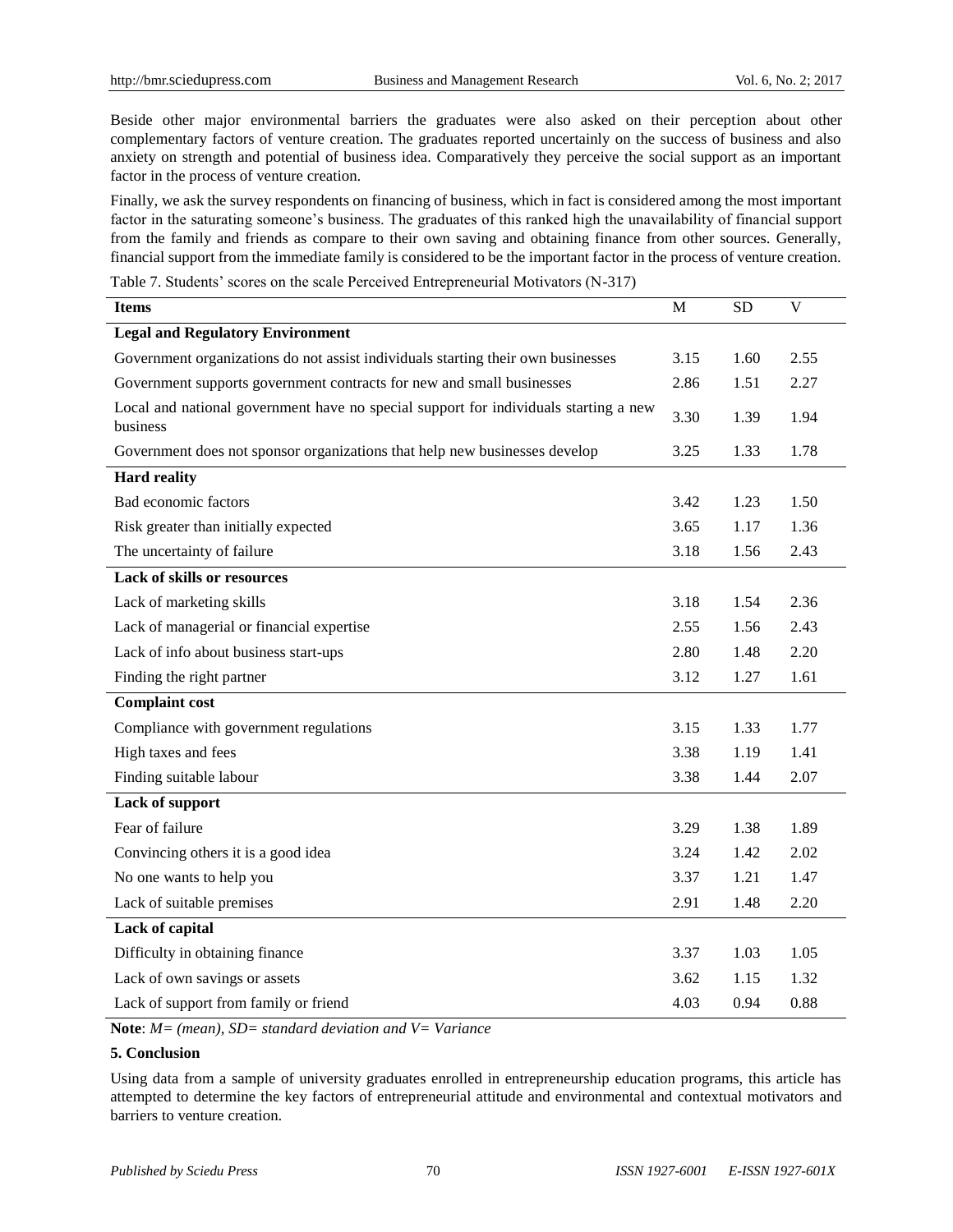It appears that the university graduates considered attitude towards entrepreneurship and perceived behaviour control on be the most important factors as compare to subjective norms in the evolution of entrepreneurial intentions. Generally they observed to be more inclined to work independently and obtain rewards based on their efforts and work. Further they believe perceive behaviour control is a factor that may cause someone to pursue a business career while having a strong control on their behaviour or hinder from starting their business in the presence of fear of failure.

Further it appears that for university graduates, to-be entrepreneurs are predominantly equally motivated by the sub motivators; intrinsic rewards, extrinsic rewards and perceived entrepreneurial support. It indicates that these perceived entrepreneurial motivators act as push factors, which are well documented in previous studies, in urging individuals, to pursue their entrepreneurial career, those working within a risk adverse work environment and caused by the frustration with previous employment.

Finally, we attempted to explore the perception of graduates on perceived environmental and contextual barriers, It appears that the factors such as heard reality, complaint cost, lack of financing and lack of financial financial support from family, causes a certain fear of failure and hinder individual from pursuing their entrepreneurial career. Poor economic conditions have been reported in several studies as a strong contributor to the creation of start-ups.

#### **References**

- Aijzen, I. (2002). Perceived behavioural control, self-efficacy, locus of control and the theory of planned behaviour. *Journal of applied social psychology, 32*, 665-683. <https://doi.org/10.1111/j.1559-1816.2002.tb00236.x>
- Ajzen, I. (1991). The theory of planned behavior. *Organizational behavior and human decision processes, 50*(2), 179-211. [https://doi.org/10.1016/0749-5978\(91\)90020-T](https://doi.org/10.1016/0749-5978(91)90020-T)
- Ajzen, Icek. (1988). Attitudes and personality traits. *Attitudes, Personality and Behavior*, 1-24.
- Ajzen, I., & Fishbein, M. (1980). Understanding attitudes and predicting social behaviour.
- Bandura, A. (1977). Self-efficacy: toward a unifying theory of behavioral change. *Psychological review, 84*(2), 191. <https://doi.org/10.1037/0033-295X.84.2.191>
- Bandura, A. (1982). Self-efficacy mechanism in human agency. *American psychologist, 37*(2), 122. <https://doi.org/10.1037/0003-066X.37.2.122>
- Bienkowska, Dzamila, & Klofsten, Magnus (2012). Creating entrepreneurial networks: Academic entrepreneurship, mobility and collaboration during PhD education. *Higher Education, 64*(2), 207-222. <https://doi.org/10.1007/s10734-011-9488-x>
- Bird, B. (1988). Implementing entrepreneurial ideas: The case for intention. *Academy of management review, 13*(3), 442-453.
- Carayannis, E. G., Evans, D., & Hanson, M. (2003). A cross-cultural learning strategy for entrepreneurship education: outline of key concepts and lessons learned from a comparative study of entrepreneurship students in France and the US. *Technovation, 23*(9), 757-771. [https://doi.org/10.1016/S0166-4972\(02\)00030-5](https://doi.org/10.1016/S0166-4972(02)00030-5)
- Chrisman, James J. (1997). Program evaluation and the venture development program at the University of Calgary: a research note. *Entrepreneurship Theory and Practice, 22*, 59-74.
- Collins, Orvis, & Moore, David G. (1970). *The organization makers*. New York: Appleton
- Fayolle, Alain, Gailly, Beno î, & Lassas-Clerc, Narjisse. (2006). Assessing the impact of entrepreneurship education programmes: a new methodology. *Journal of European Industrial Training, 30*(9), 701-720. <https://doi.org/10.1108/03090590610715022>
- Gnyawali, Devi R, & Fogel, Daniel S. (1994). Environments for entrepreneurship development: key dimensions and research implications. *Entrepreneurship Theory and Practice, 18*, 43-43.
- Henrekson, Magnus, & Davidsson, Per. (2002). Determinants of the Prevalence of Start-Ups and High-Growth Firms. *Small Business Economics, 19*(2).
- Jennings, P. L., Perren, L., & Carter, S. (2005). Guest editors' introduction: Alternative perspectives on entrepreneurship research. *Entrepreneurship theory and practice, 29*(2), 145-152. <https://doi.org/10.1111/j.1540-6520.2005.00073.x>
- Kolvereid, L. (1996a). Organizational employment versus self-employment: reasons for career choice intentions. *Entrepreneurship theory and practice, 20*, 23-32.